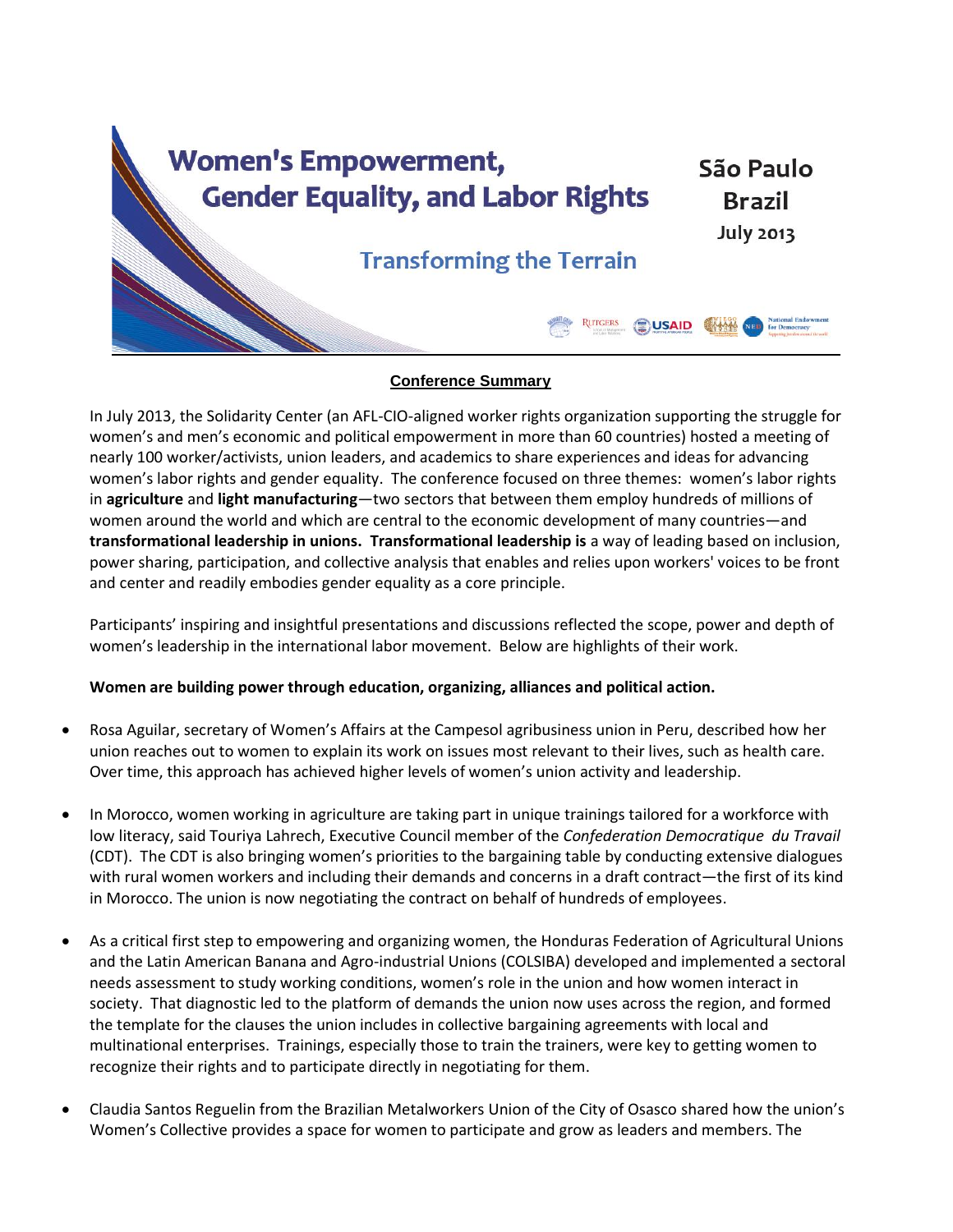collective runs seminars for workers and ensures issues central to women—who comprise up to 80 percent of factory workers—are on the bargaining table.

- Sally Choi, project coordinator for the Hong Kong Confederation of Trade Unions (HKCTU) on China and International Affairs, described the founding of the women's labor movement in Hong Kong, which resulted in part from women working together in study circles (initiated by feminist NGOs) to better understand capitalism, and from their emerging understanding of how patriarchy was used to exploit women for capitalist gain. Unable to convince unions to focus on their issues, however, women went on to form their own organizations to support women worker rights. Now, after years of working together on labor rights issues and making common cause with traditional unions, the HKCTU itself actively campaigns for women worker rights, most recently by pushing the government to improve the nation's workplace sexual harassment laws to cover women in service and retail jobs.
- Women comprise the majority of light manufacturing workers in Honduras, where Evangelina Argûeta Chincilla is coordinator for the Apparel Sector Organizing at the General Workers Confederation. Argûeta described how unions created international support for their struggle after workers were prevented from joining unions in Honduras. Women garment workers achieved victories, such as reopening a closed factory, through "alliances with the United States and with student groups," she said. "Students are the main consumers of our products."
- An executive committee member of the *Central Única dos Trabalhadores* (CUT), Rosana Sousa de Deus, noted that the women unionists in Brazil "need to dialogue on issues and be at the center of the debate to build a just society with full participation of women and young people." Women workers turned out in force to support recent social mobilizations calling for faster action to address the lingering and deep inequalities that still exist in Brazil, despite a decade of significant and successful anti-poverty strategies. These mobilizations were "completely different than other mobilizations over the last 30 years, with participation of 5 million workers, women and men."

### **Women (and some men) are transforming leadership.**

- Forming their own unions, where women workers' voices, needs and priorities take center stage, is an essential element of an overall strategy of improving worker rights. One of the oldest and most successful examples is the Self Employed Women's Association (SEWA) founded in India in 1972. Now with 1.7 million members in 14 Indian states, it is the largest women's union in the world. Geeta Koshi, coordinator for SEWA's legal department, says the union began with five women, who went door to door to determine women's priorities and build trust with them and their families. This outreach formed the basis of their methodology, and from there, women were trained to do similar outreach in their communities.
- Transforming organizational culture, which tends to be male-dominated and hierarchical across most sectors, is essential in the union context as well. In South Africa, four unions, recognizing that their internal culture does not easily address issues such as gender-based violence and discrimination, partnered with Gender at Work and the Labour Research Service for a unique process to develop alternative models of building inclusive worker power. Among the projects' tangible results: union activists—male and female—reported that the process reinvigorated and re-inspired them, even in the face of wide-scale workplace restructuring, deteriorating working conditions, internal union strife and an all-out assault on labor rights in South Africa by employers. Increasing numbers of women joined the unions, more women ran for leadership positions and female and male union leadership gained a deeper understanding of worker concerns and became more accountable in addressing them.
- In Mexico, the women-led *Comité Fronterizo de Obreros* (Border Workers Committee, CFO) is using popular education and feminist social mobilization to empower women on factory productions line to speak out